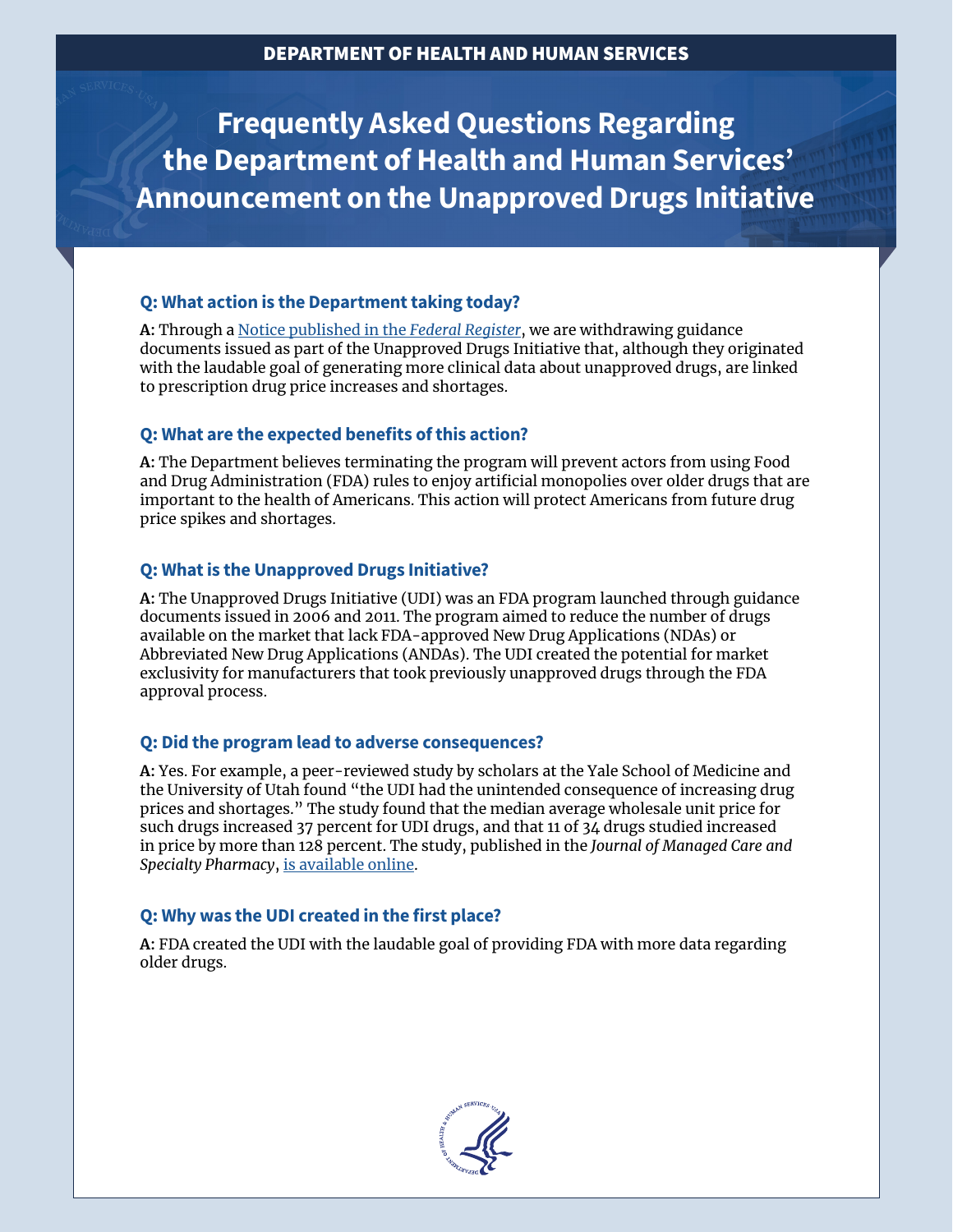### **Q: Did the UDI achieve those goals?**

**A:** No. The aforementioned Yale study found that the program "rarely generat[ed] additional clinical evidence of safety or efficacy." More specifically, the study, which reviewed 34 previously unapproved drugs approved by FDA between 2006 and 2015, found that manufacturers produced new clinical studies in only two cases.

## **Q: How did the UDI program lead to higher drug prices, in some cases by more than 1,000 to 5,000 percent?**

**A:** The program offered drug manufacturers the opportunity to obtain "de facto market exclusivity" for older drugs that had been used safely for decades but were never brought through the FDA approval process. This market exclusivity allowed manufacturers an opportunity to raise prices in an environment largely insulated from market competition.

### **Q: Why is HHS taking this action?**

**A:** Despite FDA's laudable policy goals, the UDI has had unintended consequences, leading to price increases and drug shortages without adding substantial amounts of clinical trial data.

The Department has serious concerns that the UDI was not issued pursuant to legally appropriate procedures, because it was not issued pursuant to notice-and-comment rulemaking and there was no public comment period before the 2011 Guidance was issued. The initiative was also premised on a reading of section 201(p) of the Federal Food, Drug & Cosmetic Act (FD&C Act) that largely eliminated the exemptions from the new drug approval process enacted by Congress in 1938 and 1962.

### **Q: Will manufacturers of drugs subject to the program still be able to obtain regulatory exclusivity?**

**A:** Only manufacturers of "new drugs" under the terms of the FD&C Act that meet other statutory requirements are entitled to receive regulatory exclusivity. However, the Notice does not apply to drugs subject to (1) Investigational New Drug applications (IND) that are in effect as of the effective date of this Notice, (2) any subsequent NDA based on new clinical trial investigations (other than bioavailability studies) derived under such IND, and (3) existing approved NDAs.

#### **Q: Are unapproved drugs necessarily dangerous?**

**A:** No. Many older drugs, such as drugs containing salicylic acid, lack approved NDAs or ANDAs, but have well-established safety and efficacy profiles based on decades of use. Further, drugs subject to FDA over-the-counter drug monograph regulations are unapproved, and are legally marketed on the basis that such drugs are generally recognized as safe and effective. *See* 21 C.F.R. § 330.1 ("An over-the-counter (OTC) drug listed in this subchapter is generally recognized as safe and effective and is not misbranded if it meets each of the conditions contained in this part and each of the conditions contained in any applicable monograph.")

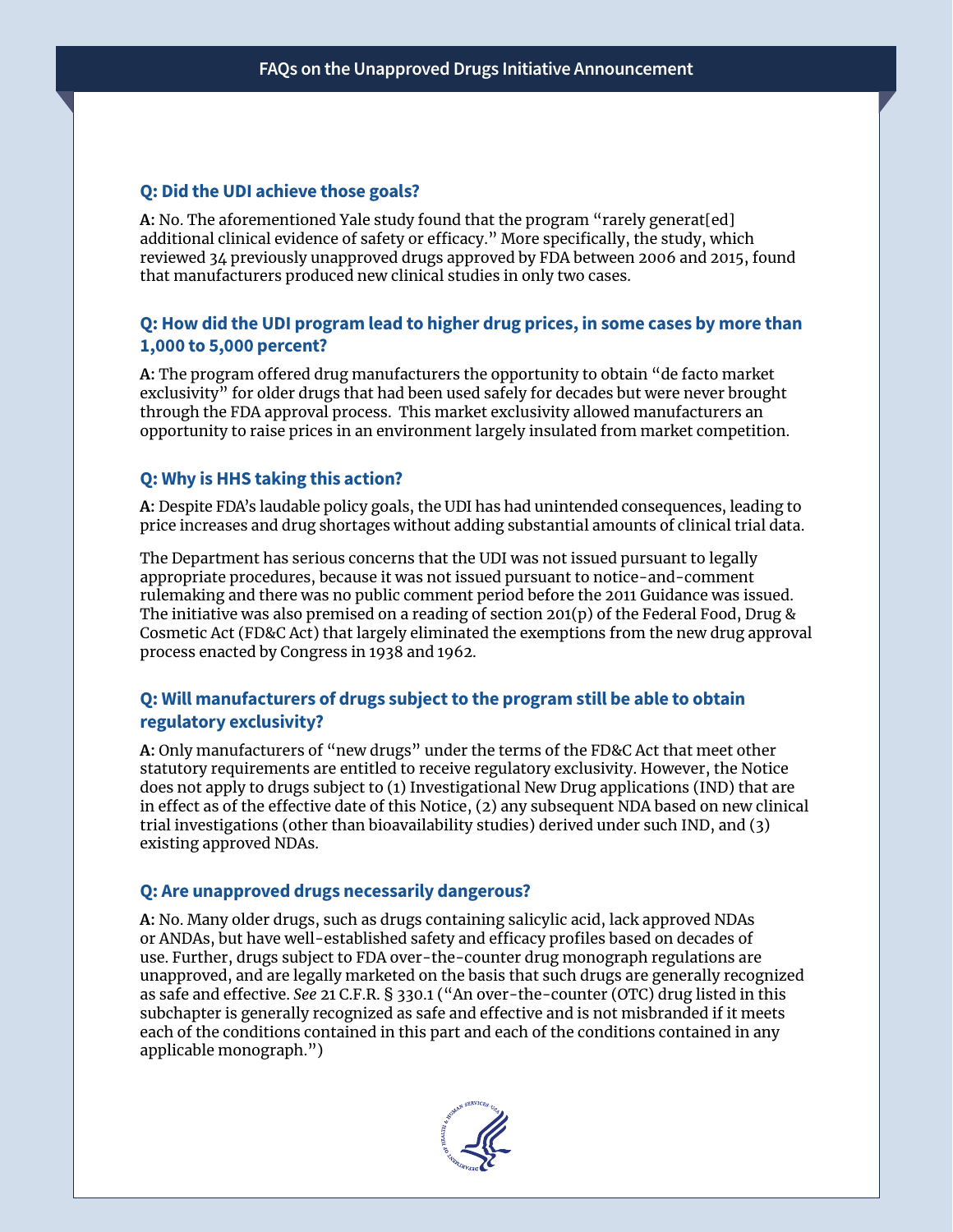### **Q: Will this announcement result in more unapproved drugs entering the marketplace?**

**A:** This announcement largely reverts to the regulatory status quo as it existed in 2006 with respect to FDA's approach to unapproved drugs. FDA retains the ability to take enforcement action against misbranded and adulterated drugs that present public health risks.

#### **Q: Does this announcement mean manufacturers of unapproved drugs are not subject to FDA regulation?**

**A:** No. Among other things, all drug manufacturers are required to register their establishments with the FDA, must list their products with the agency, and are subject to Current Good Manufacturing Practices regulations. The FDA also retains the authority to take enforcement action against drugs that are misbranded, adulterated, or otherwise endanger the public health.

### **Q: Does this announcement eliminate the Office of Unapproved Drugs and Labeling Compliance (OUDLC) at FDA?**

**A:** No. FDA and ODULC will continue to police the marketplace for violations of section 505(a) and other provisions of the FD&C Act.

#### **Q: Will this announcement interfere with FDA's response to the COVID-19 pandemic?**

**A:** No. Nothing in this announcement prevents FDA from protecting Americans from unapproved drugs that purport to treat, mitigate, or cure COVID-19. Further, this announcement allows FDA to devote its limited resources to reviewing innovative potential COVID-19 treatments, as opposed to reviewing older drugs with longstanding use.

#### **Q: When does this announcement go into effect?**

**A:** Thirty days after publication of the Notice in the *Federal Register*.

#### **Q: Why not just make manufacturers lower the prices they charge American patients?**

**A:** The Trump Administration is exploring all options available under the law to lower drug prices for American patients, including by increasing competition, a strategy identified in the Department's 2018 [American Patients First](https://www.hhs.gov/sites/default/files/AmericanPatientsFirst.pdf) drug pricing blueprint. Withdrawing the 2011 Guidance on which the UDI is based is a step toward ending price gouging that results from a lack of competition, because it eliminates the ability of drug companies to obtain market exclusivity under a program that has not delivered commensurate benefits.

#### **Q: Why is this posted on HHS.gov and not on FDA.gov?**

**A:** HHS is transmitting for official publication a Notice in the Office of the Federal Register. The Office of the Secretary has led strategic efforts to reduce drug prices, and this is an action that will deter future drug price spikes and shortages by preventing new artificial